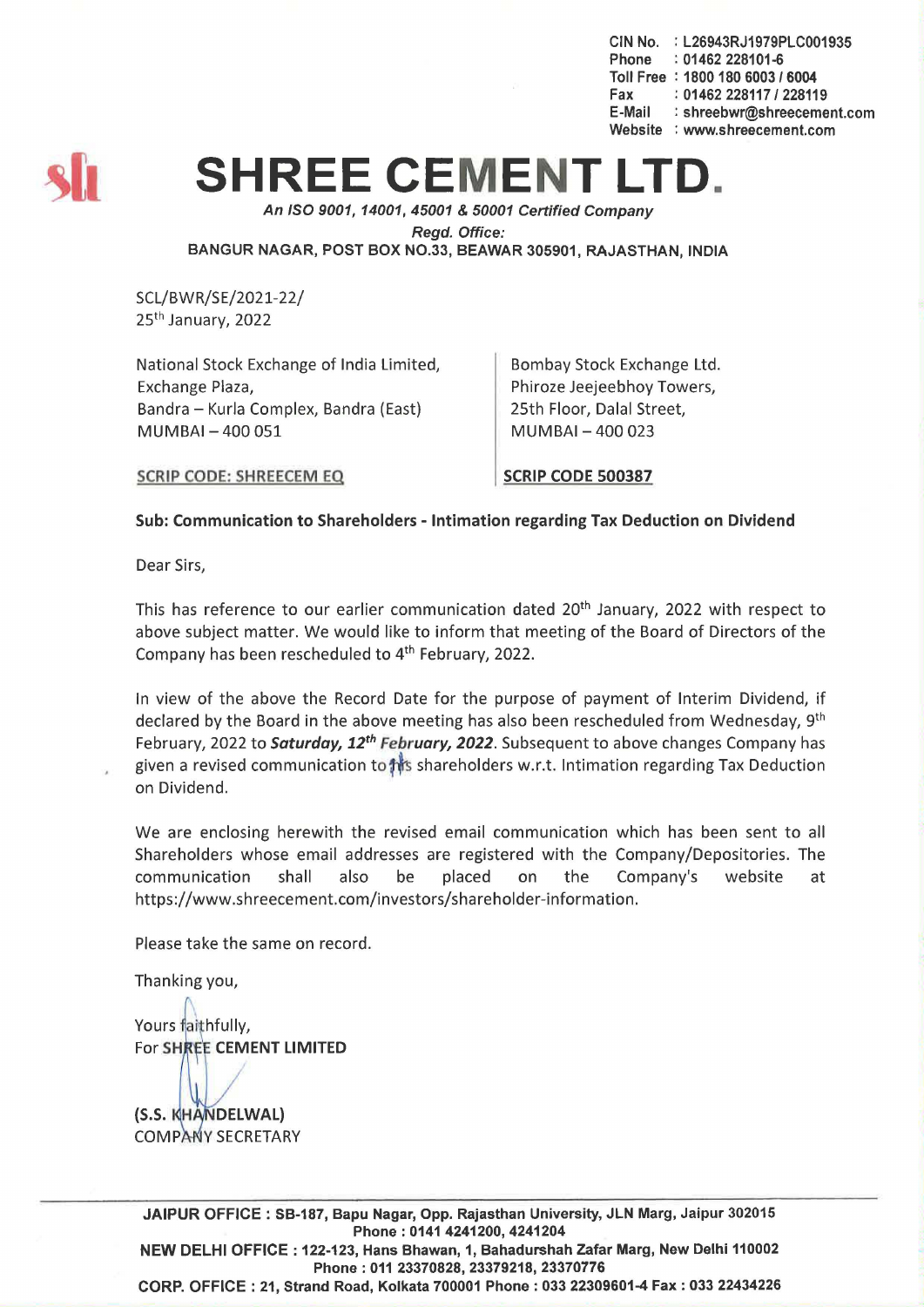# **Shree Cement Limited - Deduction of tax at source on dividend under section 194/195/196D of the Income Tax Act, 1961**



## **SHREE CEMENT LIMITED**

**Registered Office:** Bangur Nagar, Beawar-305 901, District- Ajmer, Rajasthan **Phone:** EPABX +91-1462-228101-6; **Fax:** +91-1462-228117/119 **E-Mail:** [shreebwr@shreecement.com;](mailto:shreebwr@shreecement.com) **Website:** [www.shreecement.com](http://www.shreecement.com/) **CIN:** L26943RJ1979PLC001935

Date: 24/01/2022

Dear Member(s),

#### **Sub: - Deduction of tax at source on dividend under section 194/195/196D of the Income Tax Act, 1961**

This has reference to our earlier communication dated Monday, 17th January, 2022 to stock exchanges giving notice of meeting of Board of Director scheduled on Tuesday, 1st February, 2022 to *interalia* consider declaration of Interim Dividend for the Financial year 2021-22. Please note that vide our subsequent communication dated Saturday, 22nd January, 2022 to stock exchanges, meeting of Board of Directors has been re-scheduled on Friday, 04th February, 2022 to *interalia* consider declaration of Interim Dividend for the Financial year 2021-22.

The said dividend, if declared, would be paid within stipulated timelines prescribed under Companies Act, 2013, to all those Members whose names appear on the Company's Register of Members as on the revised Record Date i.e. **Saturday, 12th February, 2022**.

In accordance with the provisions of the Income Tax Act, 1961 (as amended by and read with the provisions of the Finance Act, 2020), ('**the Act'**), with effect from April 1, 2020, dividend declared and paid by the Company is taxable in the hands of its shareholders and the Company is required to deduct tax at source (TDS) from dividend paid to the shareholders at the applicable rates.

TDS rate depends upon the residential status and category of the shareholder as well as documents submitted to the Company. This communication summarizes the applicable TDS provisions, as on date, in accordance with the provisions of the Act, for various shareholder categories, including a Resident or Non-Resident shareholder and the documents required to be submitted, as under:

| S.No. | <b>Category of Shareholder</b>                                                                                                                                              | <b>TDS</b> Rate $(\% )$ | Note ref.<br>for<br><b>Documents</b> |
|-------|-----------------------------------------------------------------------------------------------------------------------------------------------------------------------------|-------------------------|--------------------------------------|
| А.    | <b>RESIDENT SHAREHOLDERS:</b>                                                                                                                                               |                         |                                      |
|       | Any Individual Shareholder<br>Note: No deduction of tax in the following cases:                                                                                             | 10                      |                                      |
|       | 1. If dividend income from the Company to a resident Individual<br>Shareholder during FY 2021-22 does not exceed Rs. 5,000/-<br>and it is paid by any mode other than cash. | <b>NIL</b>              |                                      |
|       | 2. If Shareholder is exempted from TDS provisions on the basis of<br>any circular(s) or notification(s).                                                                    | <b>NIL</b>              |                                      |
|       | 3. Individual Shareholder submitting Form 15G/Form 15H                                                                                                                      | NIL                     |                                      |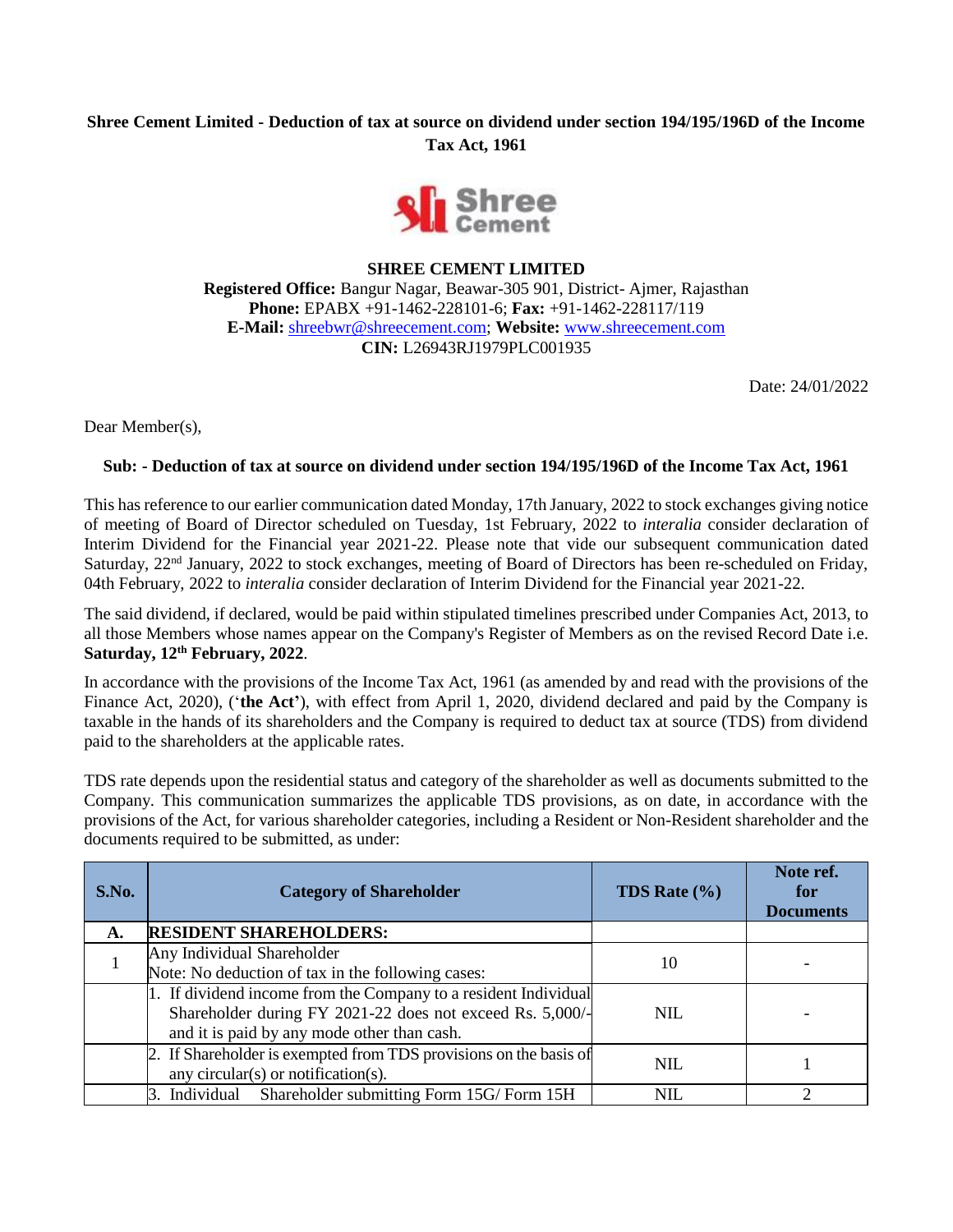| S.No.          | <b>Category of Shareholder</b>                                                                                                                                                                                                                                                                                                             | <b>TDS Rate</b> $(\% )$                                                                                | Note ref.<br>for<br><b>Documents</b> |
|----------------|--------------------------------------------------------------------------------------------------------------------------------------------------------------------------------------------------------------------------------------------------------------------------------------------------------------------------------------------|--------------------------------------------------------------------------------------------------------|--------------------------------------|
| $\overline{2}$ | <b>Insurance Companies-</b><br>means Life Insurance Corporation of India, General Insurance<br>Corporation of India, National Insurance Company Limited,<br>New India Assurance Company Limited, Oriental Insurance<br>Company Limited, United India Insurance Company Limited<br>and any other insurer as per Section 2(28BB) of the Act. | <b>NIL</b>                                                                                             | 3                                    |
| $\overline{3}$ | Mutual Funds specified under clause (23D) of Section 10 of the<br>Act.                                                                                                                                                                                                                                                                     | <b>NIL</b>                                                                                             | $\overline{4}$                       |
| $\overline{4}$ | Corporation established by or under a Central Act which is,<br>under any law for the time being in force, exempt from income-<br>tax on its income.                                                                                                                                                                                        | <b>NIL</b>                                                                                             | 5                                    |
| 5              | Alternative Investment Fund                                                                                                                                                                                                                                                                                                                | <b>NIL</b>                                                                                             | 6                                    |
| 6              | New Pension System (NPS) Trust                                                                                                                                                                                                                                                                                                             | <b>NIL</b>                                                                                             | $\overline{7}$                       |
| 7              | Any Shareholder who has obtained Order u/s. 197 of the Act.                                                                                                                                                                                                                                                                                | in<br>mentioned<br>Rate<br>the order                                                                   | 8                                    |
| 8              | resident Shareholder without PAN/ Invalid PAN<br>Other                                                                                                                                                                                                                                                                                     | 20                                                                                                     | 9                                    |
| B              | <b>NON-RESIDENT SHAREHOLDERS:</b>                                                                                                                                                                                                                                                                                                          |                                                                                                        |                                      |
| 1              | Any non-resident Shareholder                                                                                                                                                                                                                                                                                                               | Lower of $-20\%$ (plus<br>applicable surcharge<br>and<br>cess)<br>Tax<br><sub>or</sub><br>Treaty rate. | 10                                   |
| $\overline{2}$ | Foreign Institutional Investors, Foreign Portfolio Investors (FII,<br>FPI)                                                                                                                                                                                                                                                                 | Lower of 20% (plus<br>applicable surcharge<br>and<br>cess)<br>Tax<br><b>or</b><br>Treaty rate.         | 11                                   |
| 3              | Shareholder submitting Order under section 197 of the Act.                                                                                                                                                                                                                                                                                 | Rate mentioned in the<br>order                                                                         | 12                                   |

## **DOCUMENTS TO BE SUBMITTED:**

## **RESIDENT SHAREHOLDERS:**

No tax will be deducted, or tax will be deducted at lower rate (as applicable) in respect of dividend paid to a resident Shareholder if following documents are submitted (as applicable based on the category of a Shareholder):

- 1. Reference is drawn to CBDT Circular No. 18/2017 dated 29.05.2017 as regards requirement of tax deduction at source in case of entities whose income is exempt u/s. 10 of the Act. The said circular can be downloaded from the link given at the end of this communication. In case shareholder falls within the ambit of Circular No. 18/2017, documentary evidence in relation to the same should be submitted. In absence of such evidence, TDS will be deducted as stated above.
- 2. No tax if Individual Shareholder provides Form 15G (non-senior citizen) / Form 15H (senior citizen- an Individual having age of 60 years or more during FY 2021-22). Form 15G/ 15H can be downloaded from the link given at the end of this communication. [**Format attached herewith- 2 and 3**]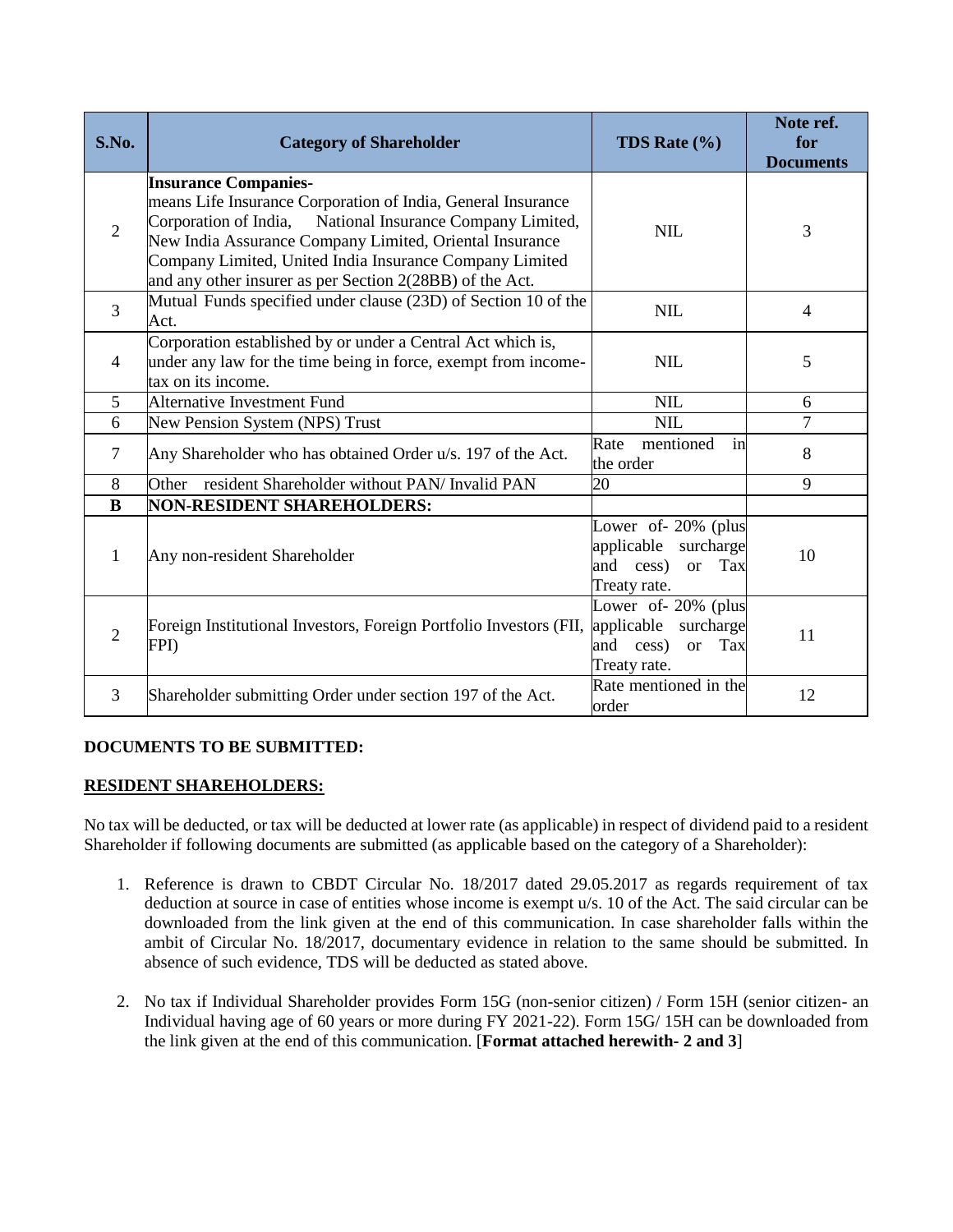- 3. In case of any other insurer other than insurance companies mentioned here-in-above, self-attested copy of registration to be provided to the Company. If shares are not owned but has full beneficial interest, then, a declaration to that effect is required to be furnished to the Company. [**Format attached herewith- 4**]
- 4. No TDS u/s. 196 of the Act if declaration is provided that it is a Mutual Fund specified u/s. 10(23D) of the Act along with self-attested copy of registration certificate or notification, as the case may be. [**Format attached herewith- 5**]
- 5. No TDS u/s. 196 of the Act if declaration is provided that it is a corporation established by or under a Central Act whereby income-tax is exempt on the income along with self-attested copy of registration certificate and relevant extract of the section of the statute whereby the income is exempt from tax. [**Format attached herewith- 6**]
- 6. No TDS if declaration is provided that AIF income is exempt u/s. 10(23FBA) of the Act as it has been granted a certificate of registration as a Category I or Category II AIF under the SEBI (AIF) Regulations, 2012 or under the International Financial Services Centre Authority Act, 2019 by enclosing self-attested copy of the registration certificate [**Format attached herewith- 7**]
- 7. No TDS if declaration is provided that NPS Trust income is exempt u/s. 10(44) of the Act. Further, selfattested copy of registration document for establishment of said trust under the Indian Trust Act, 1882 is required to be submitted.
- 8. If the Shareholder has obtained order u/s. 197 of the Act from the Income Tax department and furnishes the same to the Company, then tax will be deducted u/s. 194 of the Act based on the rate mentioned in the order.
- 9. Copy of PAN card will be mandatorily required. Please note that in the following cases, in the absence of PAN or failure to furnish valid PAN, tax will be deducted at a higher rate of 20% as per Section 206AA of the Act if PAN is not registered with the Company/Share Transfer Agent/DP. In view of this Members who have not updated their Permanent Account Numbers (PANs) with their Depository Participants (DP) must do so immediately. A Member holding shares in physical form who has not submitted his valid PAN to the Company / RTA, is requested to do so immediately by submitting a covering Letter along with selfattested copy of the PAN Card and Aadhar Card to *Link Intime India Pvt.Ltd. Unit: Shree Cement Limited C-101, 247 Park, LBS Marg, Vikhroli (W), Mumbai - 400083*. Please click on the link provided under the **GENERAL** clause for submission of PAN.

## **NON-RESIDENT SHAREHOLDERS:**

Non-resident Shareholders are required to submit following documents:

- 10. Non-resident Shareholders can avail beneficial withholding tax rate available under the Double Taxation Avoidance Agreement (DTAA) read with Multilateral Instrument (MLI) provisions, if any, between India and the country of which the non-resident is a resident in terms of such DTAA read with MLI. In order to claim benefit under DTAA, non-resident Shareholders are required to submit the following documents:
	- a. Tax Residency Certificate (TRC) issued by the Government of the country of which the non-resident Shareholder is a resident (valid for the relevant financial year).
	- b. Form 10F containing therein information to be provided u/s. 90(5)/ 90A(5) of the Act, if not so covered in TRC (Valid for the relevant financial year). Form can be downloaded from the link given at the end of this communication. [**Format attached herewith- 8**]
	- c. Certified copy of Permanent Account Number (PAN) issued by Indian Authority, if allotted.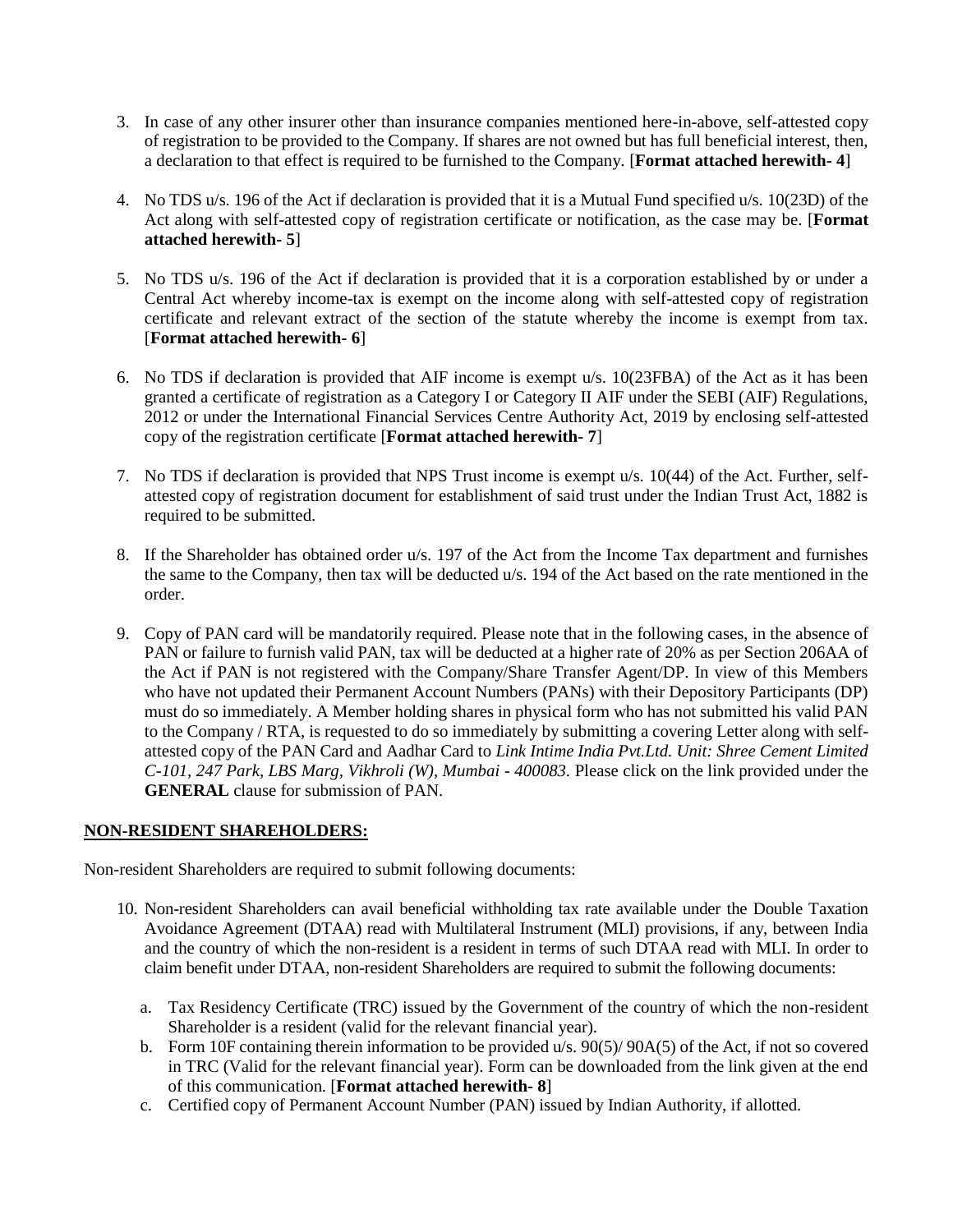- d. Declaration from shareholders stating the following: [**Format attached herewith- 9**]
	- That the Shareholder did not at any time during the relevant year had a Permanent Establishment (PE) in India.
	- That the Shareholder is the beneficial owner of the dividend.
	- That the conduct and affairs of the Shareholder is not arranged with the main or principal purpose of obtaining any tax benefits, directly or indirectly, under the Tax Treaty.
	- That the arrangement of the Shareholder is not covered under impermissible avoidance arrangement.
	- That the Shareholder is and will continue to remain a tax resident of the country as mentioned in the declaration.
	- Declaration confirming the status of Shareholder i.e., type of legal entity viz; corporate, company, corporation, firm, Limited Liability Partnership (LLP), Limited Liability Company (LLC), individual or any other type as per law they are governed.
- e. In the absence of submission of all the aforesaid documents (including PAN and declaration containing aforesaid points), tax shall be deducted at 20% (plus applicable surcharge and cess).
- f. Please note that the Company in its sole discretion reserves its right to call for any further information or documents as may be required based on subsequent amendments in the Act or the circumstances so require. Also note that the Company is not obligated to apply the Tax Treaty rate at the time of tax deduction / withholding on dividend amounts, if the completeness of all documents submitted by the non-resident Shareholder is not to the satisfaction of the Company as well as not in accordance with the provisions of the Act.
- 11. FPI/FII are required to submit self-attested copy of certificate of registration accorded under the relevant regulations of the SEBI. Further, in order to claim the benefit of the Tax Treaty, all documents as mentioned in Para 10 here-in-above are also required to be submitted.
- 12. If the Shareholder has obtained order u/s. 197 of the Act from the Income Tax department and furnishes the same to the Company, then tax will be deducted u/s. 195 of the Act based on the rate mentioned in the order.

# **GENERAL**

Kindly note that the documents as mentioned herein-above, complete in all respect, with respect to determination of TDS on interim dividend for year 2021-22, if declared by Board of Directors, are required to be uploaded with Link Intime India Pvt. Ltd., Registrar and Transfer Agent only a[t https://web.linkintime.co.in/formsreg/submission](https://web.linkintime.co.in/formsreg/submission-of-form-15g-15h.html)[of-form-15g-15h.html](https://web.linkintime.co.in/formsreg/submission-of-form-15g-15h.html) or emailed only to [shreecementdivtax@linkintime.co.in.](mailto:shreecementdivtax@linkintime.co.in) The Company may not consider documents sent to any other email id or communication address for the purpose of determination of TDS. Please mention your folio / demat account number, contact detail etc. in all your communication. No communication on the tax determination / deduction shall be entertained after **Friday, February 11, 2022, 5.00 p.m. Indian Standard Time (IST)** in order to enable the Company to determine and deduct appropriate TDS / withholding tax rate.

In order to receive direct credit of the dividend amount in the bank account: (i) Members holding shares in the demat form are requested to update their bank account details with their respective DPs; (ii) Members holding shares in physical form are requested to submit a covering letter, duly signed by the first Member, along with a cancelled cheque leaf with printed name and bank account details and duly self-attested copy of PAN card and Aadhar card to *Link Intime India Pvt.Ltd. Unit: Shree Cement Limited C-101, 247 Park, LBS Marg, Vikhroli (W), Mumbai - 400083*. In case the cancelled cheque leaf does not bear Member's printed name, the concerned Member is requested to attach a self-attested copy of the bank passbook statement.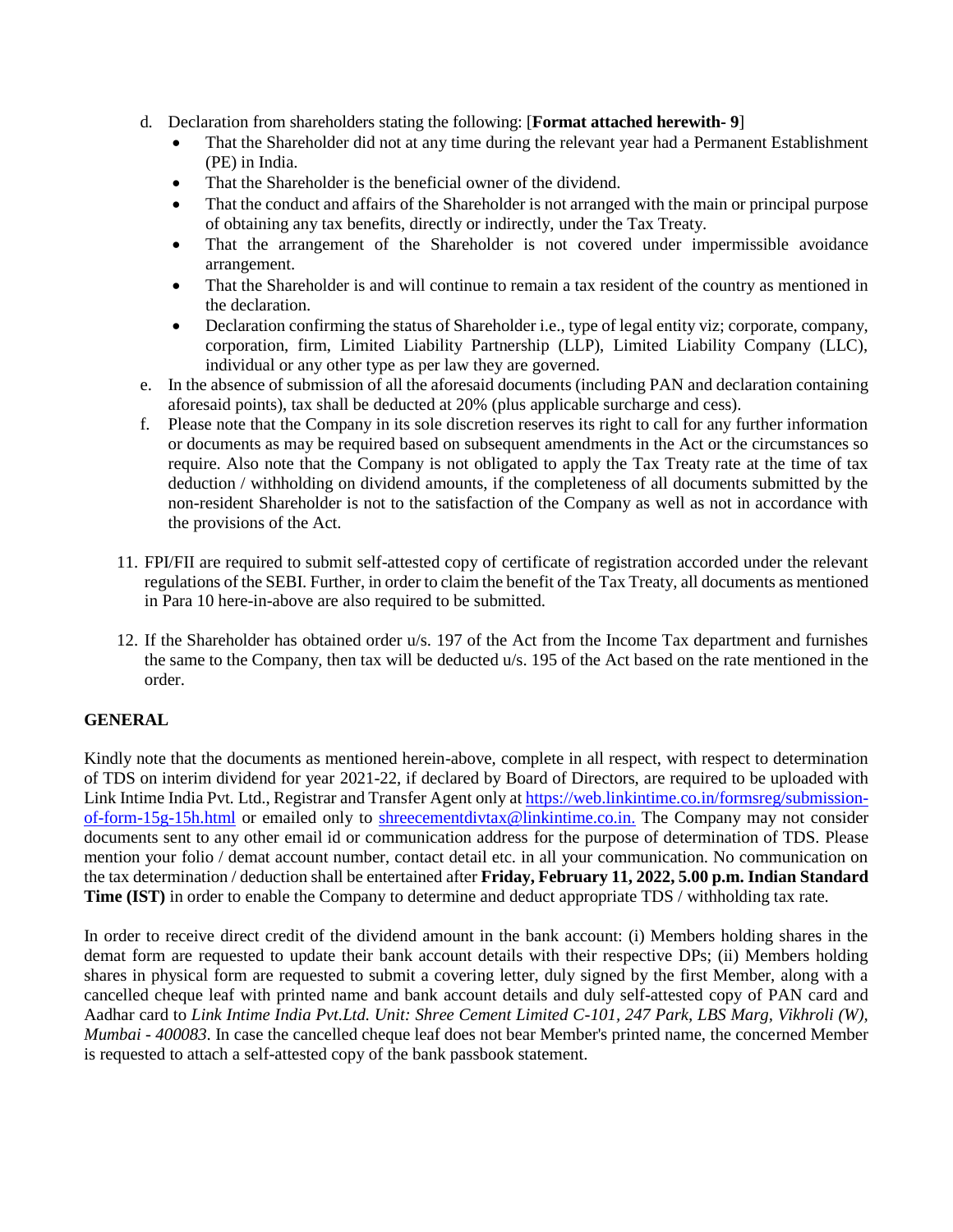It may be further noted that in case the tax is deducted at the prescribed rate under the Act in absence of receipt of the documents or details as mentioned in this communication, the Shareholders have an option to claim refund of such TDS in their return of income. The Company shall not be responsible for refund of such excess tax deducted. Credit for said TDS can be verified from Form 26AS. Also for shareholders whose TDS has not been deducted, their dividend amount will reflect in their AIS (Annual Information Statement).

#### **Members are requested to take note of the following:**

- 1. If the dividend is chargeable to tax in hands of any other person other than the registered Shareholder, then, a declaration to that effect is required to be submitted to the Company in terms of Section 199 of the Act read with Rule 37BA of the Income Tax Rules. **[Format attached herewith- 10]** On such submission, the Company will attribute the tax deducted in the name of such person, which would be due compliance of law on the part of the Company. In applicable cases, the said declaration may be submitted on or before Friday, 18<sup>th</sup> **February, 2022.**
- 2. Shareholders holding shares under multiple accounts under different status / category and single PAN, may note that, higher of the tax as applicable to the status in which shares held under a PAN will be considered on their entire holding in different accounts.
- 3. In case of multiple submissions of aforesaid documents, the Company will consider the latest documents received prior to the cut-off date i.e. **Friday, February 11, 2022, 5.00 p.m. Indian Standard Time (IST)** for determination of TDS. The shareholder may have to submit signed original hardcopies of the documents and declarations submitted online, if required by the Company.

## 4. **TDS AT A HIGHER RATE ON NON-FILERS OF INCOME TAX RETURN**

- 4.1 The Finance Act, 2021 has inter-alia inserted Section 206AB of the Act with effect from 01.07.2021 which requires the Company to deduct tax at higher of the following rates in case of a "specified person":
	- (a) At twice the rate specified in the relevant provisions of the Act; or
	- (b) At twice the rates or rates in force; or
	- (c) At the rate of 5%; or
	- (d) At the rate 20%, if Section 206AA is applicable.
- 4.2 The "specified person" means a person who has:
	- (a) not filed return of income for both the two assessment years relevant to the two previous years immediately prior to the previous year in which tax is required to be deducted, for which the time limit of filing return of income under sub-section (1) of section 139 has expired; and
	- (b) Subjected to tax deduction/collection at source in aggregate amounting to Rs. 50,000 or more in each of such two immediate previous years.

Note: The non-resident who does not have the permanent establishment in India is excluded from the scope of a specified person.

- 1. **[Click Here](https://www.linkintime.co.in/website/GoGreen/2021/Update/Shree_Cement_Limited/1_Circular_No_182017_dated_29052017.pdf)** to download Circular No. 18/2017 dated 29.05.2017
- 2. **[Click Here](https://www.linkintime.co.in/website/gogreen/2022/Update/Shree_Cement_Ltd/FORM%2015G.DOCX)** to download 15G
- 3. **[Click Here](https://www.linkintime.co.in/website/gogreen/2022/Update/Shree_Cement_Ltd/FORM%2015H.DOCX)** to download 15H
- 4. **[Click Here](https://www.linkintime.co.in/website/GoGreen/2021/Update/Shree_Cement_Limited/4_Declaration_by_insurance_companies.pdf)** to download Declaration from insurance companies
- 5. **[Click Here](https://www.linkintime.co.in/website/GoGreen/2021/Update/Shree_Cement_Limited/5_Declaration_by_mutual_fund.pdf)** to download Declaration from Mutual Funds
- 6. **[Click Here](https://www.linkintime.co.in/website/GoGreen/2021/Update/Shree_Cement_Limited/6_Declaration_by_corporation.pdf)** to download Declaration from Corporation established by or under a Central Act.